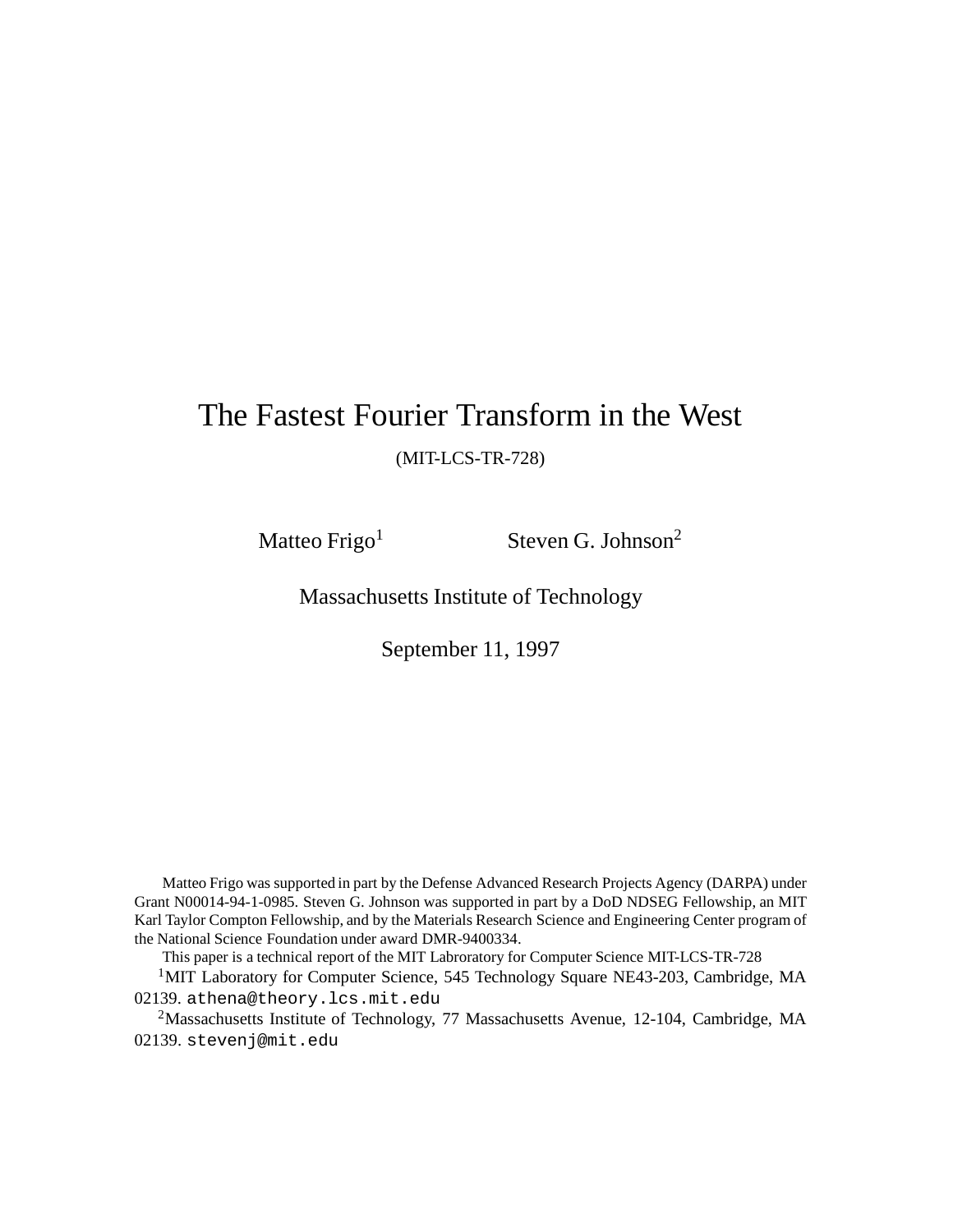#### **Abstract**

This paper describes FFTW, a portable C package for computing the one- and multidimensional complex discrete Fourier transform (DFT). FFTW is typically faster than all other publicly available DFT software, including the well-known FFTPACK and the code from Numerical Recipes. More interestingly, FFTW is competitive with or better than proprietary, highly-tuned codes such as Sun's Performance Library and IBM's ESSL library. FFTW implements the Cooley-Tukey fast Fourier transform, and is freely available on the Web at http://theory.lcs.mit.edu/˜fftw.

Three main ideas are the keys to FFTW's performance. First, the computation of the transform is performed by an executor consisting of highly-optimized, composable blocks of C code called codelets. Second, at runtime, a planner finds an efficient way (called a 'plan') to compose the codelets. Through the planner, FFTW adapts itself to the architecture of the machine it is running on. Third, the codelets are automatically generated by a codelet generator written in the Caml Light dialect of ML. The codelet generator produces long, optimized, unreadable code, which is nevertheless easy to modify via simple changes to the generator.

**Keywords:** Fast Fourier transform, high performance, ML, code generation.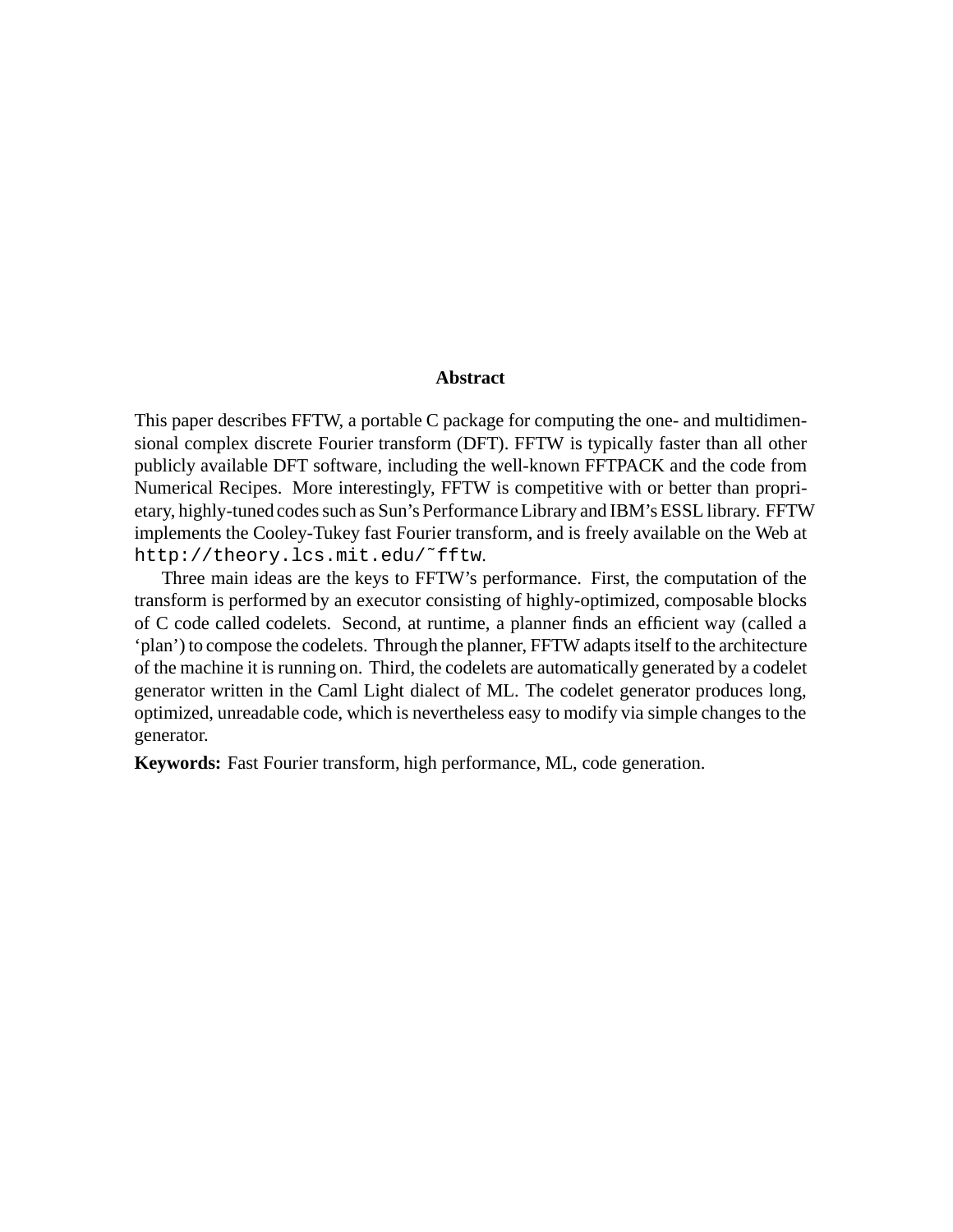#### **1 Introduction**

This paper describes FFTW, a portable C package for computing the one- and multidimensional complex discrete Fourier transform (DFT). Extensive benchmarking demonstrates that FFTW is typically faster than all other publicly available DFT software, including the well-known FFTPACK [1] and the code from Numerical Recipes [2]. More interestingly, FFTW is competitive with or better than proprietary, highly-tuned codes such as Sun's Performance Library and IBM's ESSL library. FFTW is an implementation of the Cooley-Tukey [3] fast Fourier transform (FFT), and is freely available on the World Wide Web at the URL http://theory.lcs.mit.edu/˜fftw.

Three main ideas are the keys to FFTW's performance. First, the computation of the transform is performed by an *executor* consisting of highly-optimized, composable blocks of C code called *codelets*. Second, at runtime, a *planner* finds an efficient way (called a *plan*) to compose the codelets. Through the planner, FFTW adapts itself to the architecture of the machine it is running on. In this way, FFTW is a *single* program that performs efficiently on a variety of architectures. Third, the codelets are automatically generated by a *codelet generator* written in the Caml Light dialect of ML [4]. The codelet generator produces long, optimized, unreadable code, which is nevertheless easy to modify via simple changes to the generator.

Despite its internal complexity, FFTW is easy to use. (See Figure 1.) The user interacts with FFTW only through the planner and the executor; the codelet generator is not used after compile-time. FFTW provides a function that creates a plan for a transform of a certain size. Once the user has created a plan, she can use the plan as many times as needed. FFTW is not restricted to transforms whose size is a power of <sup>2</sup>. A parallel version of the executor, written in Cilk [5], also exists.

The executor implements the well-known Cooley-Tukey algorithm [3], which works by factoring the size N of the transform into  $N = N_1 N_2$ . The algorithm then recursively computes  $N_1$  transforms of size  $N_2$  and  $N_2$  transforms of size  $N_1$ . The base case of the recursion is handled by the codelets, which are hard-coded transforms for various small sizes. We emphasize that the executor works by explicit recursion, in sharp contrast with the traditional loop-based implementations [6, page 608]. The recursive divide-and-conquer approach is superior on modern machines, because it exploits all levels of the memory hierarchy: as soon as a subproblem fits into cache, no further cache misses are needed in order to solve that subproblem. Our results contradict the folk theorem that recursion is slow. Moreover, the divide-and-conquer approach parallelizes naturally in Cilk.

The Cooley-Tukey algorithm allows arbitrary choices for the factors  $N_1$  and  $N_2$  of N. The best choice depends upon hardware details like the number of registers, latency and throughput of instructions, size and associativity of caches, structure of the processor pipeline,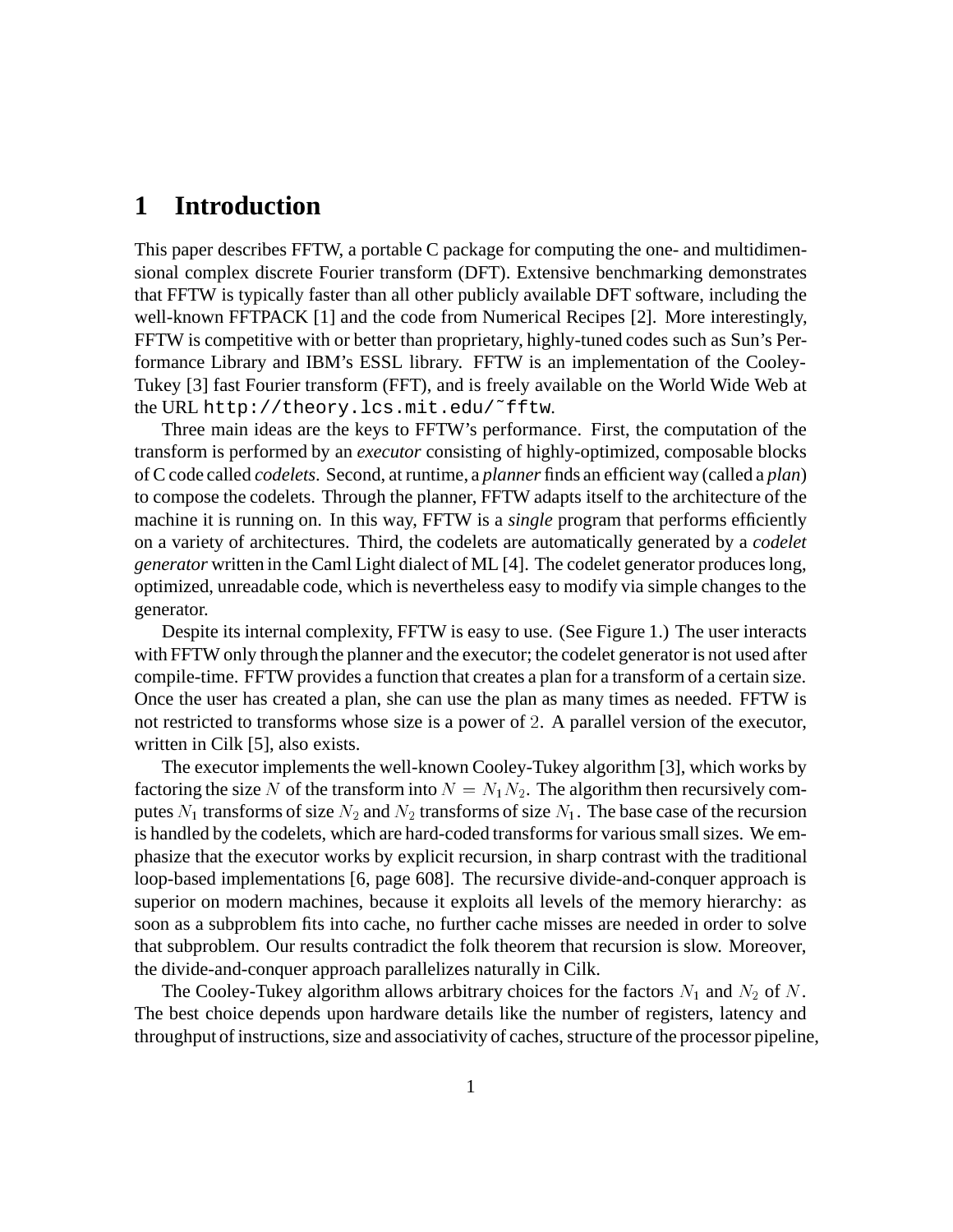```
fftw_plan plan;
int n = 1024;
COMPLEX A[n], B[n];
/* plan the computation */
plan = fftw_create_plan(n);
/* execute the plan */
fftw(plan, A);/* the plan can be reused for other inputs
   of size n */
fftw(plan, B);
```
Figure 1: Simplified example of FFTW's use. The user must first create a plan, which can be then used at will. In the actual code, there are a few other parameters that specify the direction, dimensionality, and other details of the transform.

etc. Most high-performance codes are tuned for a particular set of these parameters. In contrast, FFTW is capable of optimizing itself at runtime through the planner, and therefore the *same* code can achieve good performance on many architectures. We can imagine the planner as trying all factorizations of  $N$  supported by the available codelets, measuring their execution times, and selecting the best. In practice, the number of possible plans is too large for an exhaustive search. In order to prune the search, we assume that the optimal solution for a problem of size  $N$  is still optimal when used as a subroutine of a larger problem. With this assumption, the planner can use a dynamic-programming [7, chapter 16] algorithm to find a solution that, while not optimal, is sufficiently good for practical purposes. The solution is expressed in the form of byte-code that can be interpreted by the executor with negligible overhead. Our results contradict the folk theorem that byte-code is slow.

The codelet generator produces C subroutines (codelets) that compute the transform of a given (small) size. Internally, the generator itself implements the Cooley-Tukey algorithm in symbolic arithmetic, the result of which is then simplified and unparsed to C. The simplification phase applies to the code many transformations that an experienced hacker would perform by hand. The advantage of generating codelets in this way is twofold. First, we can use much higher radices than are practical to implement manually (for example, radix-32 tends to be faster than smaller radices on RISC processors). Second, we can easily experiment with diverse optimizations and algorithmic variations. For example, it was easy to add support for prime factor FFT algorithms (see [8] and [6, page 619]) within the codelets.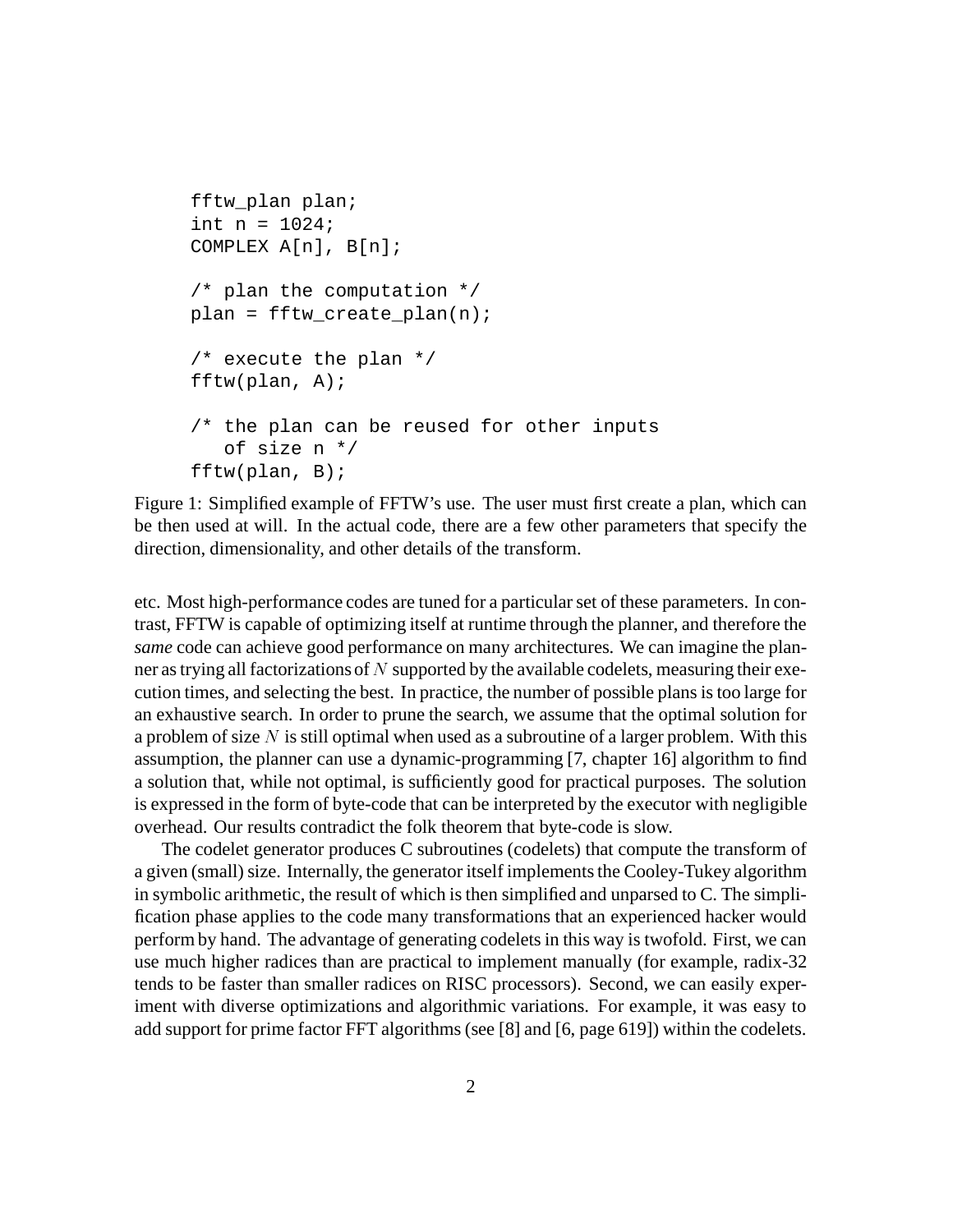A huge body of previous work on the Fourier transform exists, which we do not have space to reference properly. We limit ourselves to mention some references that are important to the present paper. A good tutorial on the FFT can be found in [9] or in classical textbooks such as [6]. Previous work exists on automatic generation of FFT programs: [10] describes the generation of FFT programs for prime sizes, and [11] presents a generator of Pascal programs implementing a Prime Factor algorithm. Johnson and Burrus [12] first applied dynamic programming to the design of optimal DFT modules. Although these papers all deal with the arithmetic complexity of the FFT, we are not aware of previous work where these techniques are used to maximize the actual performance of a program. The behavior of the FFT in the presence of nonuniform memory was first studied by [13]. Savage [14] gives an asymptotically optimal strategy for minimizing the memory traffic of the FFT under very general conditions. Our divide-and-conquer strategy is similiar in spirit to Savage's approach. The details of our implementation are asymptotically suboptimal but faster in practice. Some other theoretical evidence in support of recursive divide-and-conquer algorithms for improving locality can be found in [15].

In this short paper we do not have space to give more details about the planner and the executor. Instead, in Section 2 we present performance comparisons between FFTW and various other programs. In Section 3, we discuss the codelet generator and its optimization strategy. Finally, in Section 4 we give some concluding remarks.

### **2 Performance results**

In this section, we present the result of benchmarking FFTW against many public-domain and a few proprietary codes. From the results of our benchmark, FFTW appears to be the fastest portable FFT implementation for almost all transform sizes. Indeed, its performance is competitive with that of the vendor-optimized Sun Performance and ESSL libraries on the UltraSPARC and the RS/6000, respectively. At the end of the section we describe our benchmark methodology.

It is impossible to include the benchmark results for all machines here. Instead, we present the data from two machines: a 167-MHz Sun UltraSPARC-I and an IBM RS/6000 Model 3BT (Figures 2 through 6). Data from other machines are similar and can be found on our web site, as well as results for transforms whose size is not a power of <sup>2</sup>. The performance results are given as a graph of the speed of the transform in MFLOPS versus array size for both one and three dimensional transforms. The MFLOPS count is computed by postulating the number of floating point operations to be  $5N \log_2 N$ , where N is the number of complex values being transformed (see [16, page 23] and [17, page 45]). This metric is imprecise because it refers only to radix-2 Cooley-Tukey algorithms. Nonetheless, it allows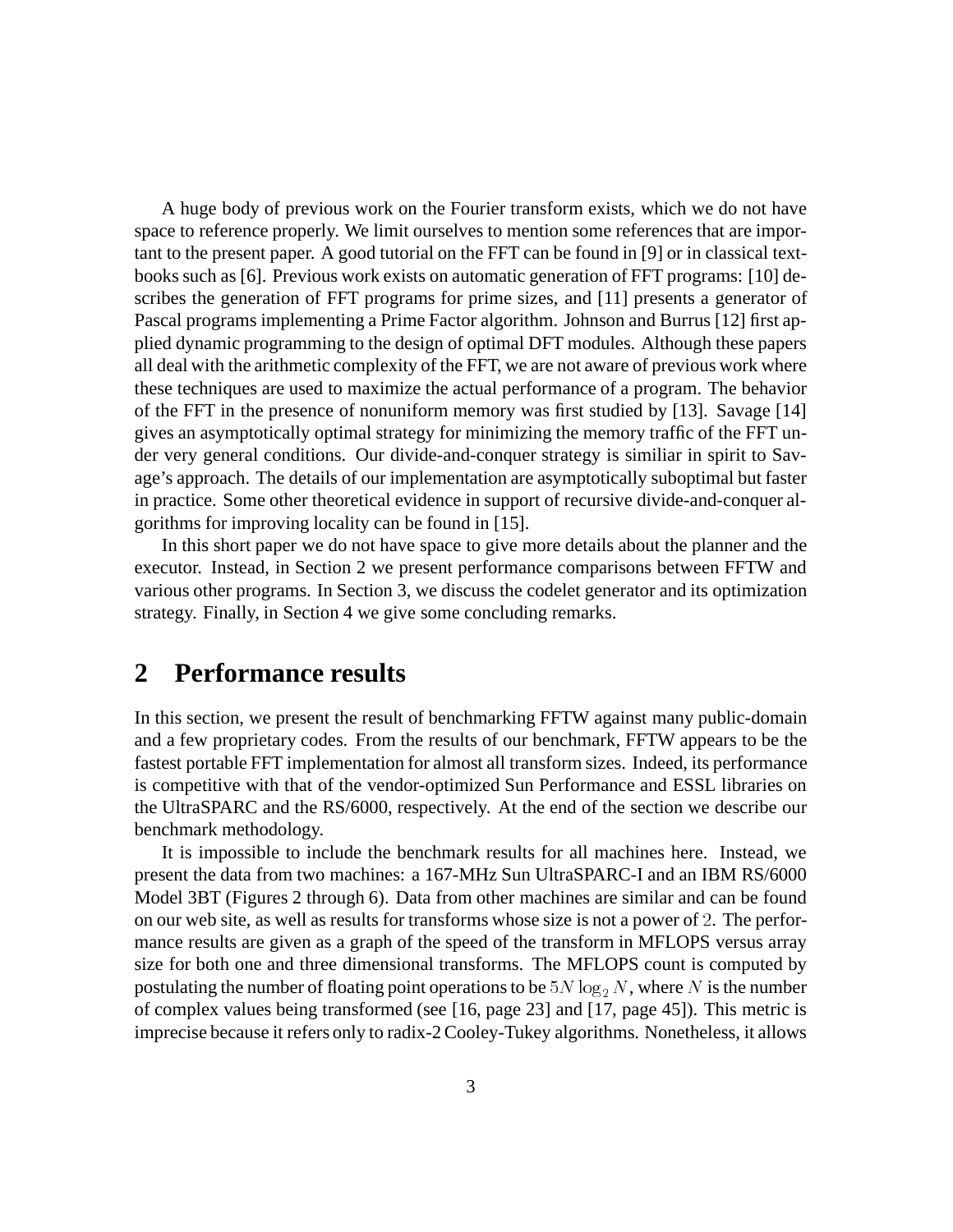our numbers to be compared with other results in the literature [1]. Except where otherwise noted, all benchmarks were performed in double precision. A complete listing of the FFT implementations included in the benchmark is given in Table 1.

Figure 2 shows the results on a 167MHz UltraSPARC-I. FFTW outperforms the Sun Performance Library for large transforms in double precision, although Sun's software is faster for sizes between <sup>128</sup> and <sup>2048</sup>. In single precision (Figure 4) FFTW is superior over the entire range. On the RS/6000 FFTW is always comparable or faster than IBM's ESSL library, as shown in Figures 3 and 6. The high priority that was given to memory locality in FFTW's design is evident in the benchmark results for large, one-dimensional transforms, for which the cache size is exceeded. Especially dramatic is the factor of three contrast on the RS/6000 (Figure 3) between FFTW and most of the other codes (with the exception of CWP, discussed below, and ESSL, which is optimized for this machine). This trend also appeared on most of the other hardware that we benchmarked.

A notable program is the one labelled 'CWP' in the graphs, which sometimes surpasses the speed of FFTW for large transforms. Unlike all other programs we tried, CWP uses a prime-factor algorithm [18, 19] instead of the Cooley-Tukey FFT. CWP works only on a restricted set of transform sizes. Consequently, the benchmark actually times it for a transform whose size (chosen by CWP) is slightly larger than that used by the rest of the codes. We chose to include it on the graph since, for many applications, the exact size of the transform is unimportant. The reader should be aware that the point-to-point comparison of CWP with other codes may be meaningless: CWP is solving a bigger problem and, on the other hand, it is choosing a problem size it can solve efficiently.

The results of a particular benchmark run were never entirely reproducible. Usually, the differences from run to run were 5% or less, but small changes in the benchmark could produce much larger variations in performance, which proved to be very sensitive to the alignment of code and data in memory. We were able to produce changes of up to 10% in the benchmark results by playing with the data alignment (e.g. by adding small integers to the array sizes). More alarmingly, changes to a single line of code of one FFT could occasionally affect the performance of another FFT by more than 10%. The most egregious offender in this respect was one of our Pentium Pro machines running Linux 2.0.17 and the gcc 2.7.2 compiler. On this machine, the insertion of a single line of code into FFTW slowed down a completely unrelated FFT (CWP) by almost a factor of twenty. Consequently, we do not dare to publish any data from this machine. We do not completely understand why the performance Pentium Pro varies so dramatically. Nonetheless, on the other machines we tried, the overall trends are consistent enough to give us confidence in the qualitative results of the benchmarks.

Our benchmark program works as follows. The benchmark uses each FFT subroutine to compute the DFT many times, measures the elapsed time, and divides by the number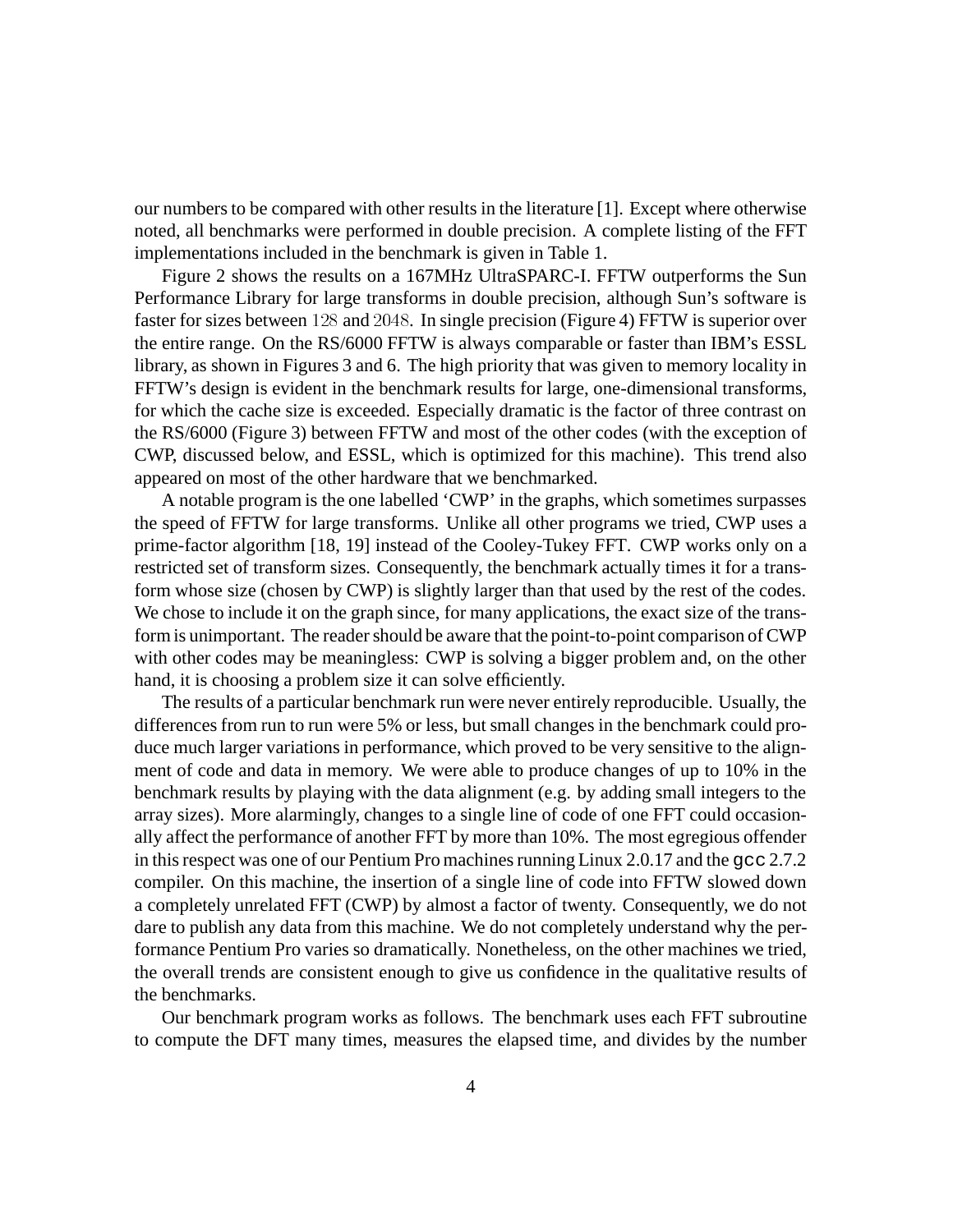

Transform Size

Figure 2: Comparison of 1D FFTs on a Sun HPC 5000 (167MHz UltraSPARC-I). Compiled with cc -native -fast -xO5 -dalign. SunOS 5.5.1, cc version 4.0.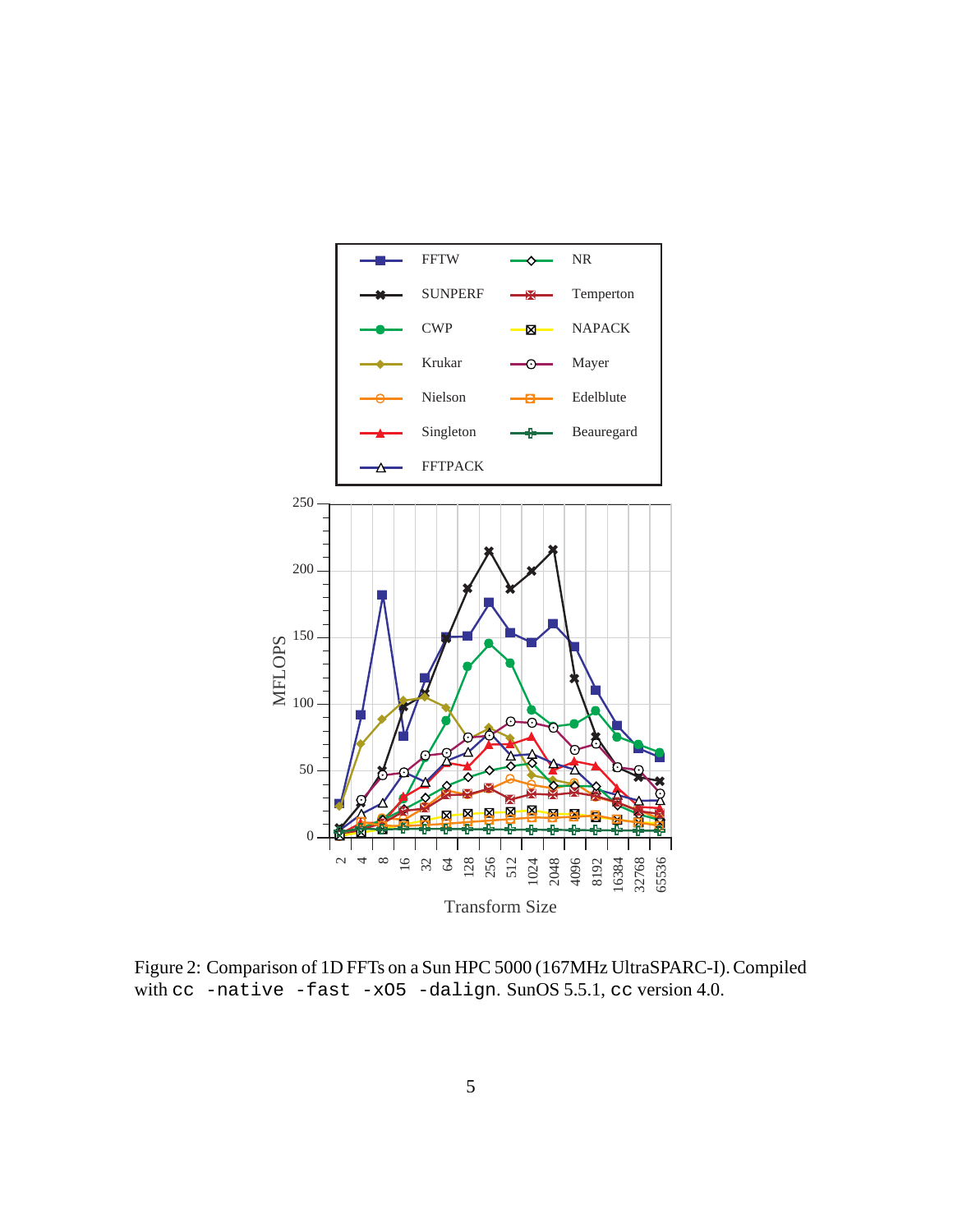

Figure 3: Comparison of 1D FFTs on an IBM RS/6000, model 3BT, running AIX version 3.2. Compiled with cc -O3 -qarch=pwrx -qtune=pwrx.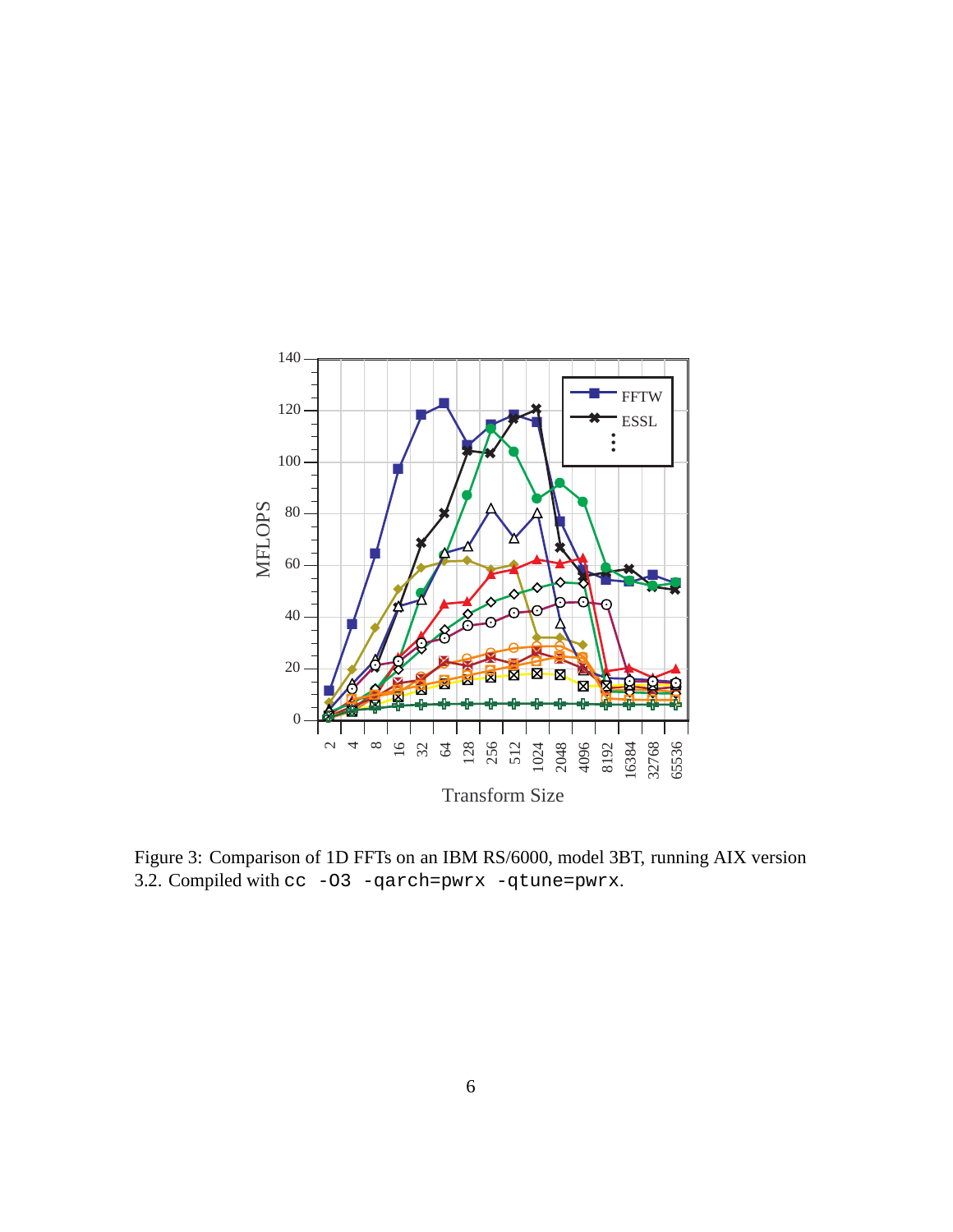

Figure 4: Comparison of FFTW with the Sun Performance Library on the UltraSPARC for single precision 1D transforms.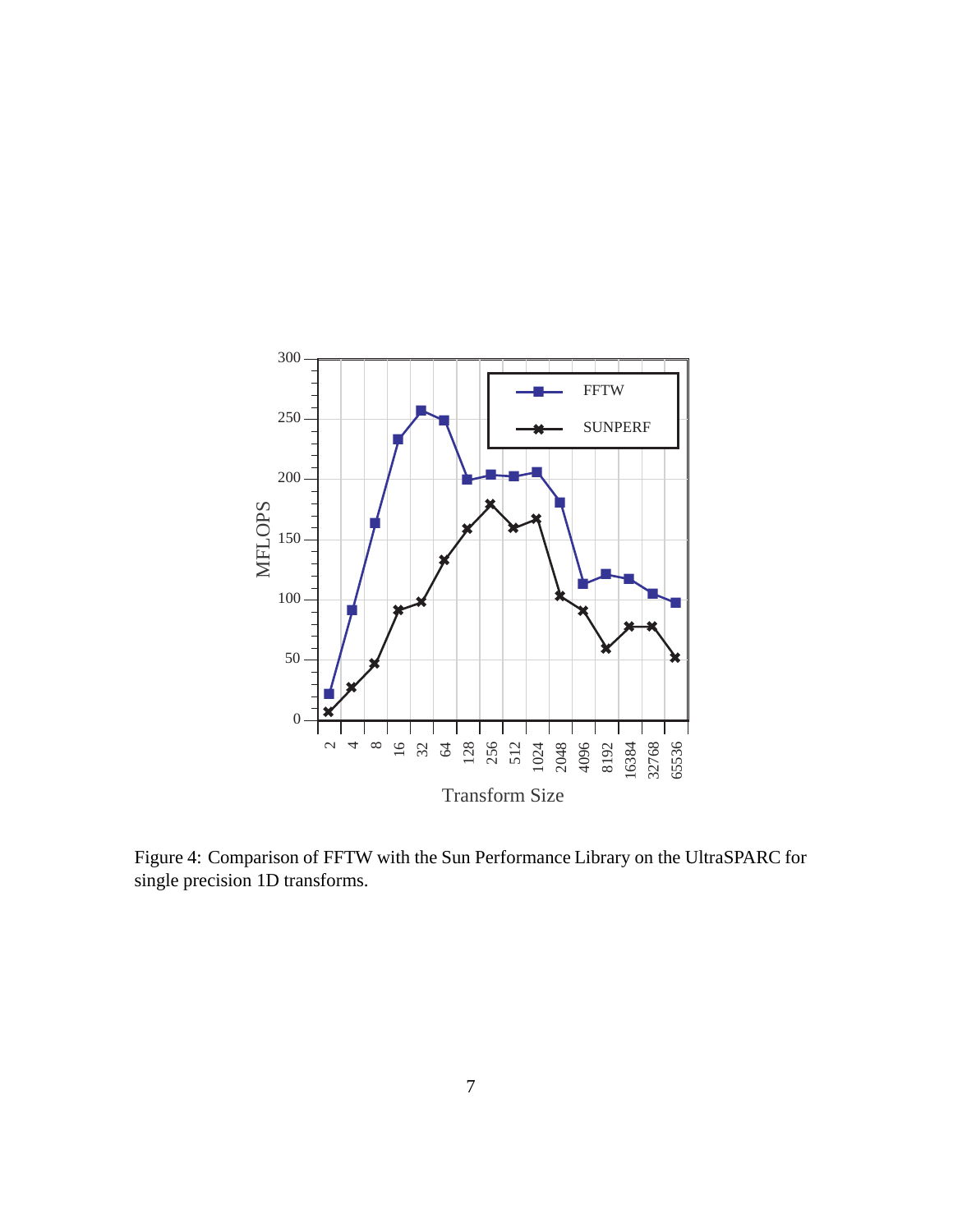

Figure 5: Comparison of 3D FFTs on the UltraSPARC.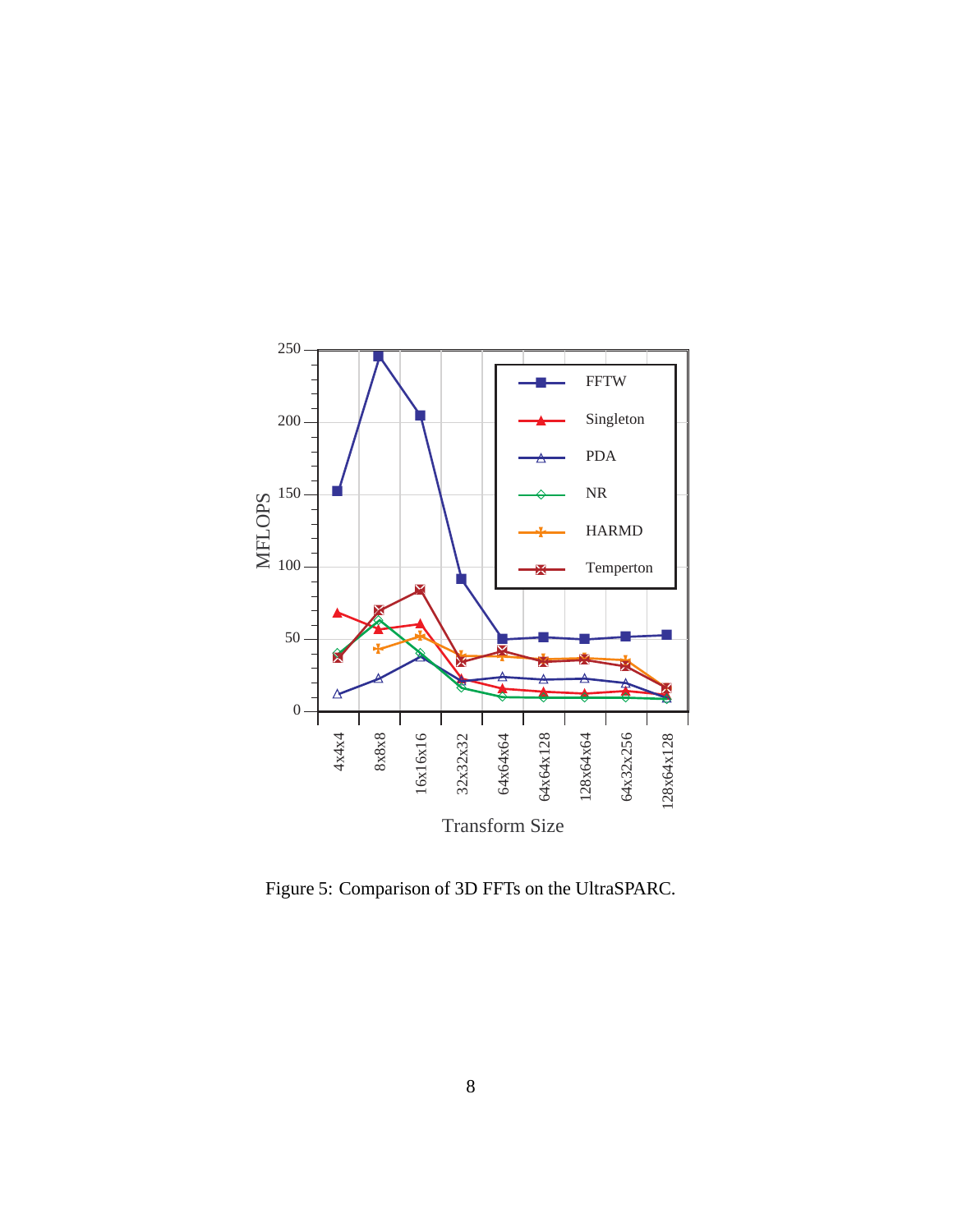

Figure 6: Comparison of 3D transforms from FFTW and the ESSL library on the RS/6000, in single precision.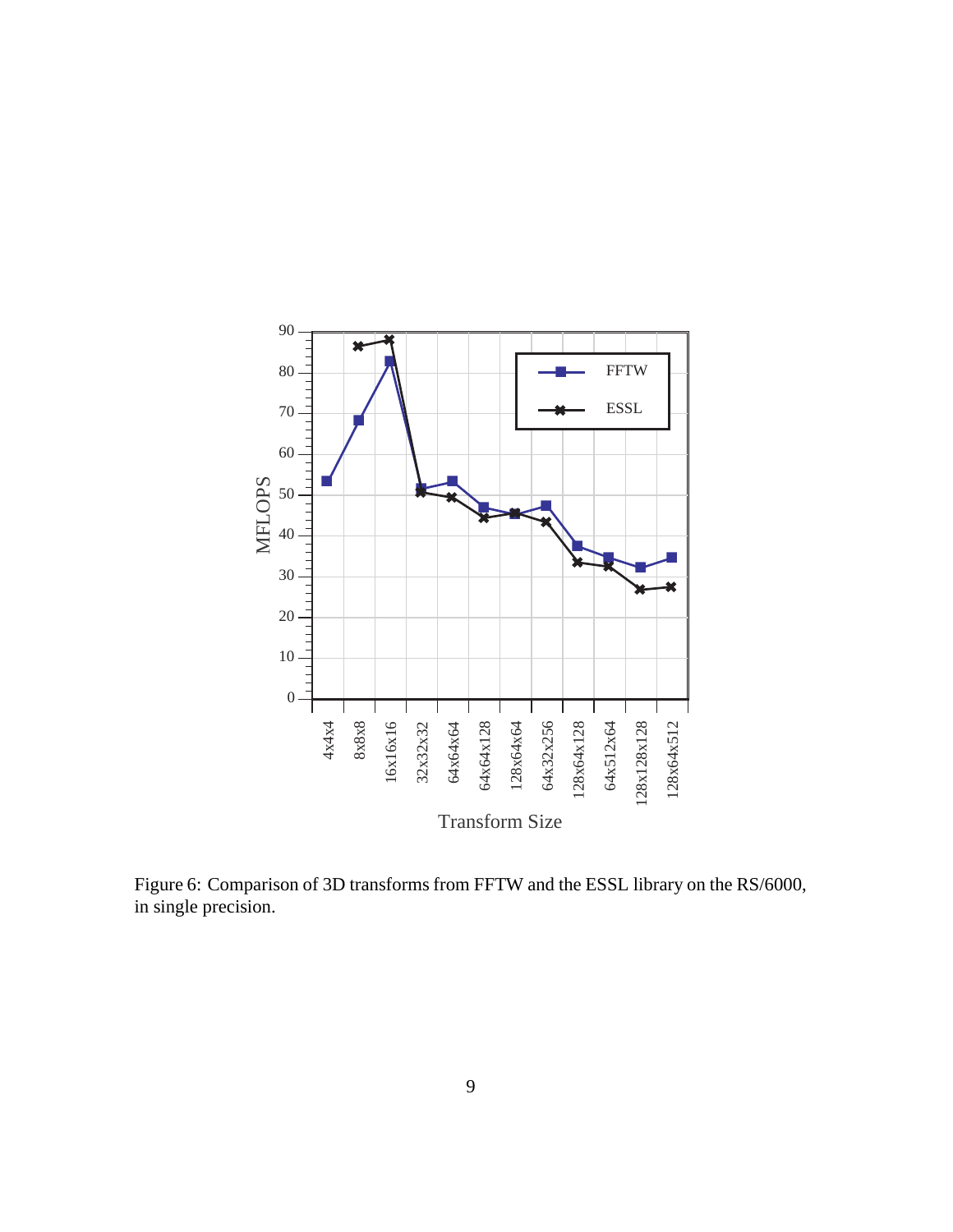| <b>FFTW</b>       | The Fastest Fourier Transform in the West                               |  |  |  |
|-------------------|-------------------------------------------------------------------------|--|--|--|
| *SUNPERF          | 1D FFT from the Sun Performance Library (UltraSPARC version)            |  |  |  |
| *ESSL             | 1D and 3D FFTs from IBM's ESSL library for the RS/6000. Only the single |  |  |  |
|                   | precision version of the 3D transform was available to us.              |  |  |  |
| <b>CWP</b>        | A prime-factor FFT implementation by D. Hale in a C numerical library   |  |  |  |
|                   | from the Colorado School of Mines.                                      |  |  |  |
| <b>Krukar</b>     | 1D C FFT by R. H. Krukar.                                               |  |  |  |
| <b>Nielson</b>    | Mixed-radix, C FFT by J. J. Nielson.                                    |  |  |  |
| <b>Singleton</b>  | Mixed-radix, multidimensional, Fortran FFT by R. C. Singleton [20].     |  |  |  |
| <b>FFTPACK</b>    | Fortran 1D FFT library by P. N. Swarztrauber [1].                       |  |  |  |
| <b>PDA</b>        | 3D FFT from the Public Domain Algorithms library. Uses FFTPACK for      |  |  |  |
|                   | its 1D FFTs.                                                            |  |  |  |
| NR.               | C FFTs in one or more dimensions from Numerical Recipes in C [2].       |  |  |  |
| <b>Temperton</b>  | Fortran FFT in one and three dimensions by C. Temperton [21].           |  |  |  |
| <b>NAPACK</b>     | Fortran FFT from the free NAPACK library.                               |  |  |  |
| <b>Mayer</b>      | 1D C FFT by R. Mayer.                                                   |  |  |  |
| Edelblute         | 1D C FFT by D. Edelblute and R. Mayer.                                  |  |  |  |
| <b>Beauregard</b> | 1D C FFT by G. Beauregard.                                              |  |  |  |
| <b>HARMD</b>      | 3D Fortran FFT, author unknown.                                         |  |  |  |

Table 1: Description of the programs benchmarked. All codes are generally available except for the entries marked with an asterisk, which are proprietary codes optimized for particular machines.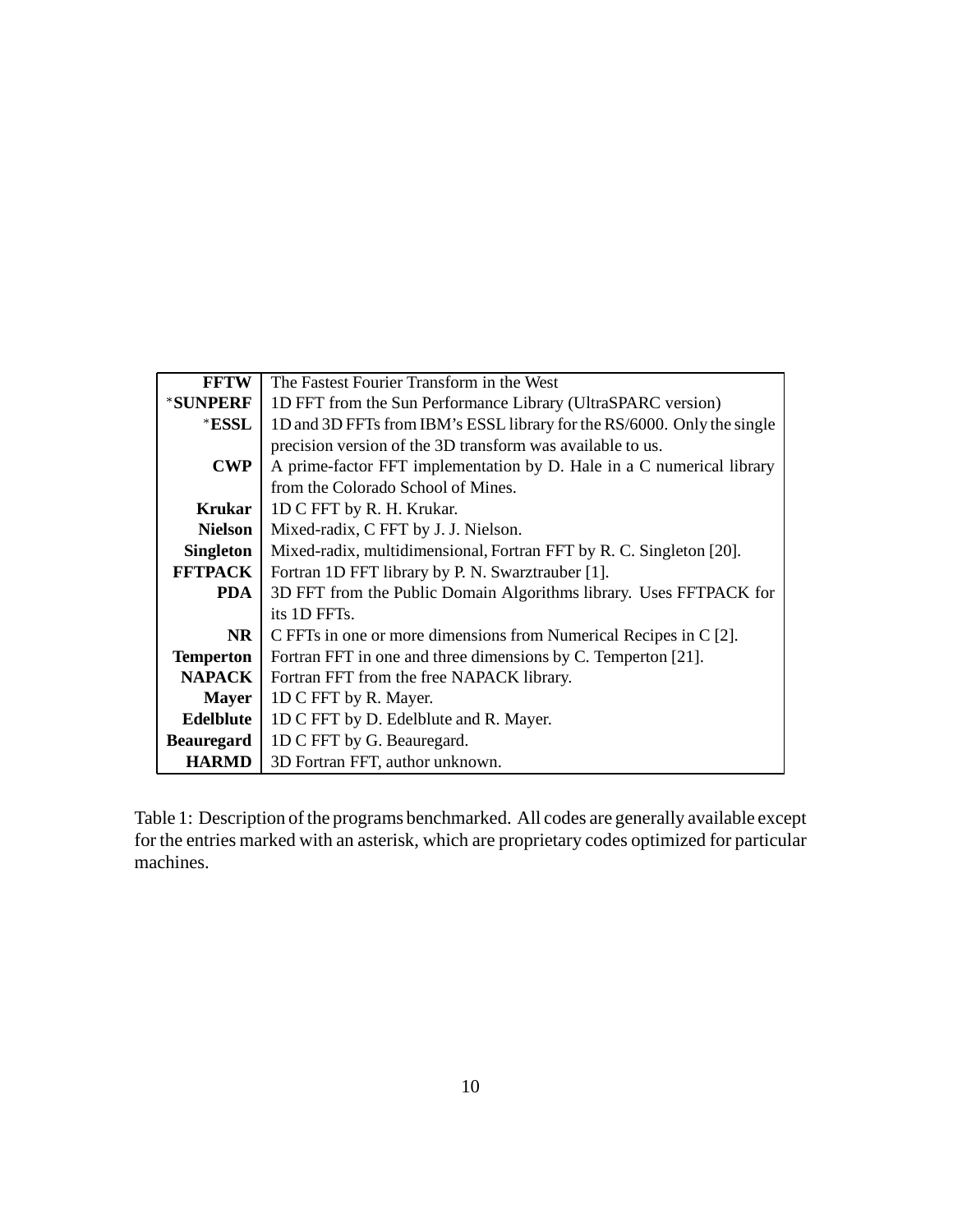of iterations to get the time required for a single transform. After each FFT, however, it is necessary to reinitialize the array being transformed (iteration of the DFT is a diverging process). The time for these reinitializations is measured separately and subtracted from the elapsed time mentioned above.

Instead of reinitializing the input array after each transform, one could alternatively follow the transform by the inverse transform in every iteration. Many FFT implementations compute an unnormalized DFT, however, and thus it would be necessary to have an additional loop to scale the data properly. We did not want to measure this additional cost, since in many applications the scale factor can easily be absorbed into other multiplicative factors to avoid the extra multiplications and loads.

It was our intention to benchmark C FFTs, but much of the public-domain software was written in Fortran. These codes were converted to C via the free  $\epsilon$  2c software [22]. This raises some legitimate concerns about the quality of the automatic translation performed by f2c, as well as the relative quality of Fortran and C compilers. Accordingly, we compared the original Fortran FFTPACK with the f2c version. On average, the C code was 16% slower than the Fortran version on the RS/6000 and 27% slower on the UltraSPARC. The Fortran code was never faster than FFTW. We will give more results for native Fortran software in the final paper.

### **3 The codelet generator**

In this section we describe the codelet generator, that produces optimized C codelets. It is written in Caml Light [4] because it is easy to express symbolic manipulations in that language. Because of this automatic generation process, it is easy to produce and experiment with long straight-line code. The generator performs many optimizations such as constant folding and minus-sign propagation.

The codelet generator accepts as input an integer  $n$ , and produces a fragment of C code that computes the Fourier transform of size <sup>n</sup> (a *codelet*). Depending on the options with which the generator is invoked, the codelet computes either the forward or the backward transform, and can optionally multiply its input by a precomputed set of *twiddle factors*. The codelet generator is written in the Caml Light dialect of ML [4]. Caml is an applicative, polymorphic, and strongly-typed functional language with first-class functions, algebraic data types, and pattern matching.

The codelet generator operates on a subset of C's abstract syntax tree (AST). It first produces an AST for a naïve program that computes the transform, and then applies local optimizations to the AST in order to improve the program. Finally, it unparses the AST to produce the desired C code. The interface between the first phase (generation of the AST) and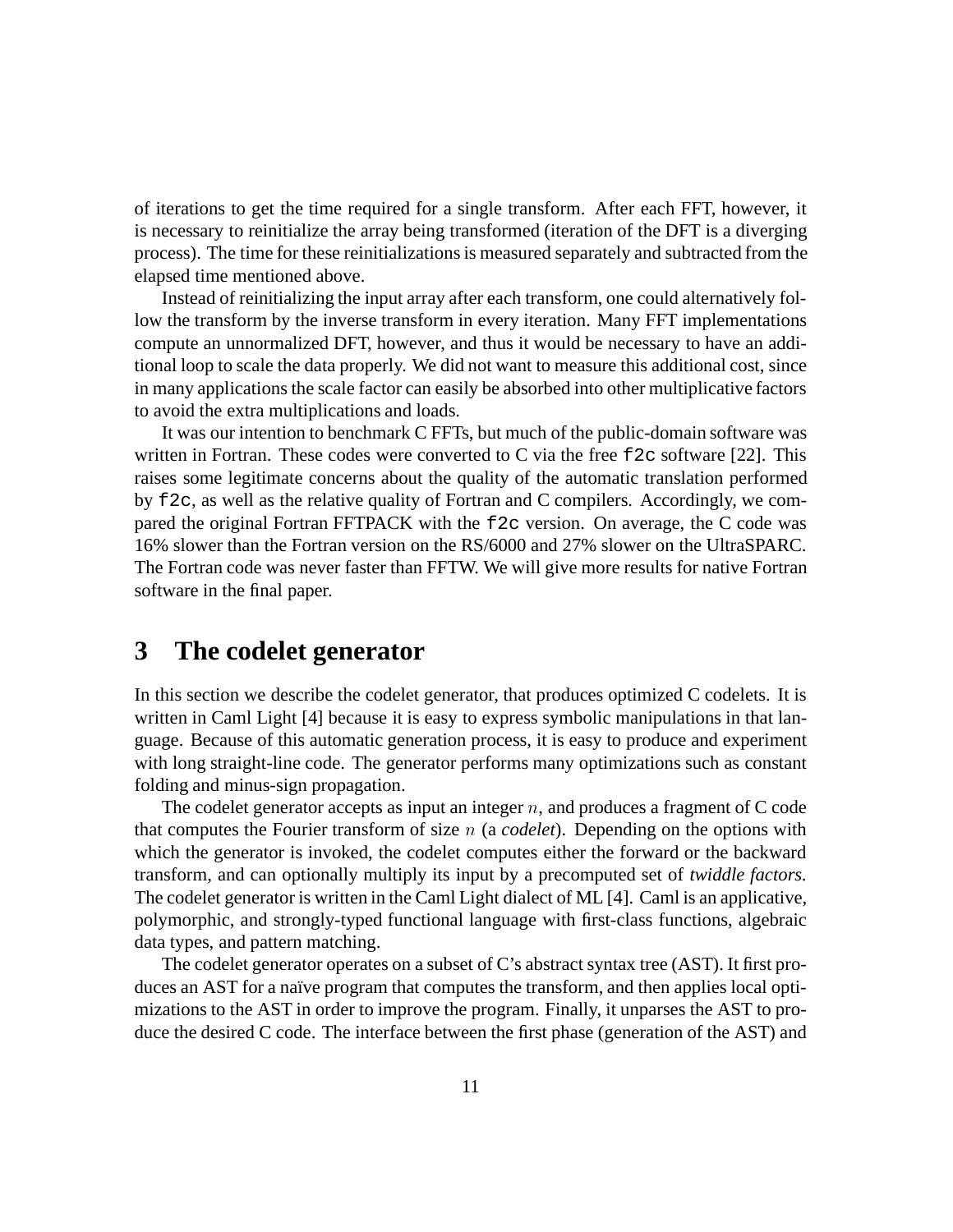```
let fftgen_prime N input output =
    let expr k = (Sigma 0 N (fun n -)let coeff = CExp(k * n / N)in CTimes coeff (input n)))
    and FFT =forall 0 \text{ N} (fun k \rightarrow(output k (expr k)))
    in FFT ;;
```
Figure 7: Caml program that generates the AST of a transform of size  $N$ , when  $N$  is prime. The kth output (denoted by (expr k) in the program) is the sum (Sigma) for n ranging from 0 to  $N-1$  of the *n*th input multiplied by a certain coefficient (coeff). The AST FFT contains a program that outputs the  $k$ th element of the transform, for all  $k$  ranging from 0 to  $N - 1$ . The operator for all concatenates many ASTs into one.

the following phases is such that the AST can be expressed in terms of complex arithmetic, and the reduction to an AST that uses only real arithmetic is performed automatically.

In the rest of the section, we shall describe the AST generation phase and the optimizer. The unparser is rather uninteresting, and we will not bother to describe it.

The AST generation phase creates a crude AST for the desired codelet. This AST contains a lot of useless code, such as multiplications by <sup>0</sup> and <sup>1</sup>, but the code is polished by the following optimization phase. The AST generator uses the Cooley-Tukey algorithm [3] in the form presented by [6, page 611]. We assume that the reader is familiar with this wellknown algorithm. The actual implementation of the AST generator consists of about 60 lines of code. With 20 additional lines of code our generator can also produce an AST for the Prime Factor algorithm [8] as described in [6, page 619].

Recall that the Cooley-Tukey algorithm reduces a transform of size  $N = N_1 N_2$  to  $N_1$ transforms of size  $N_2$ , followed by some multiplications by certain complex constants called *twiddle factors*, followed by  $N_2$  transforms of size  $N_1$ . If N is prime, the algorithm computes the transform directly according to the definition. The AST generator is an almost literal transcription of this algorithm. It consists of a recursive function genfft that takes three arguments: the size N of the transform and two functions input and output. When applied to an integer n, the input function returns a complex expression that contains the nth input value. (A complex expression is a pair of ASTs representing the real and imaginary parts of the input in symbolic form.) Similarly, the function output can be applied to two arguments k and x and returns an AST that stores the expression x into the kth output variable. Because of lack of space, we do not show the recursive part of  $fftgen$ , but we do show the base case of the recursion in Figure 7.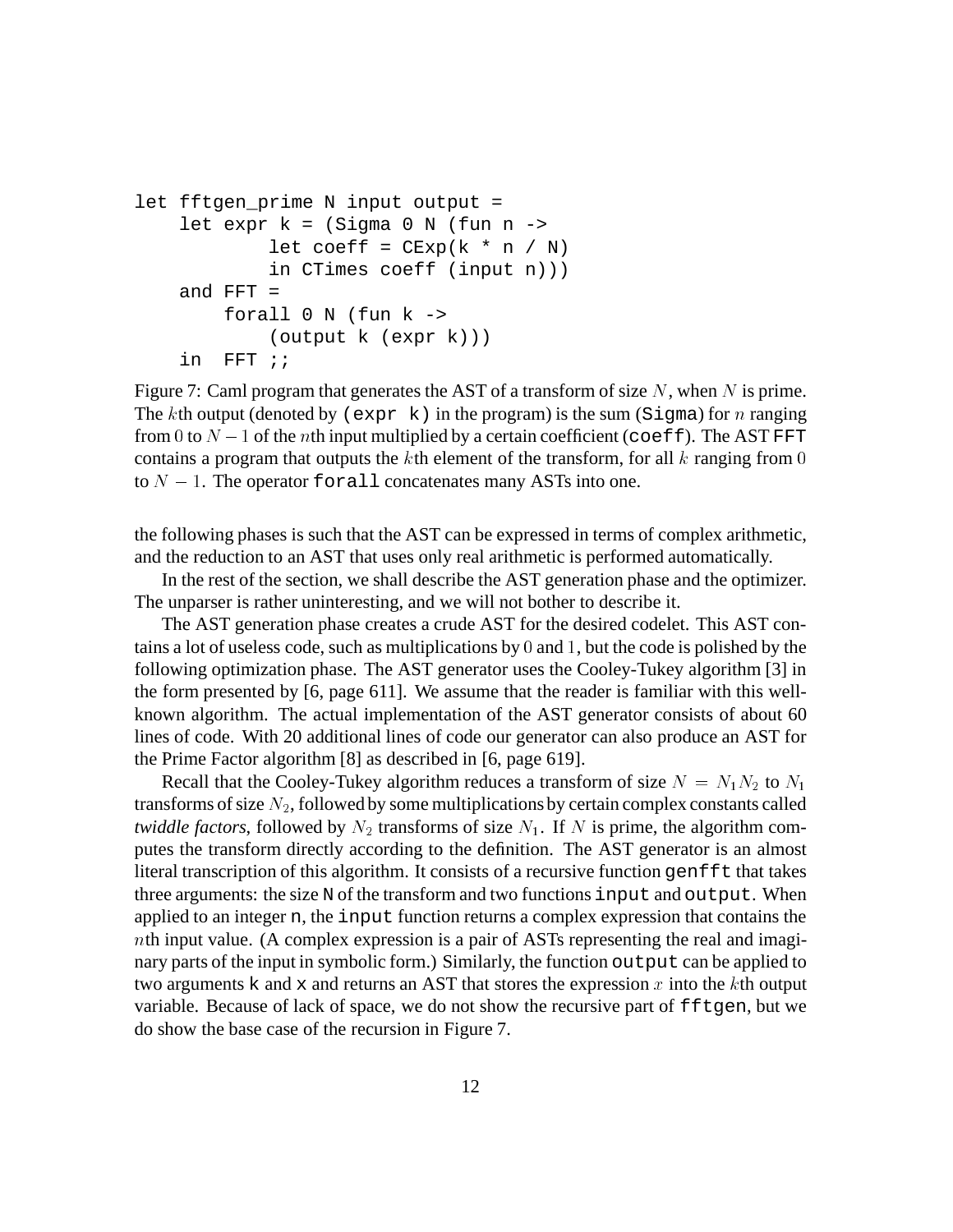All factors  $N_1$  and  $N_2$  of N may seem equivalent, but some factors are more equivalent than others. One natural choice is to let  $N_1$  be the smallest prime factor of N, but it turns out that if  $N_1$  is a factor of N close to  $\sqrt{N}$  the resulting codelet is faster. One reason is that the codelet performs fewer arithmetic operations (although we do not fully understand why). Another reason is that the codelet is more likely to take advantage of the large register sets of modern superscalar processors, as we shall now illustrate with an example. Suppose that a transform of size <sup>16</sup> is desired, but the processor can only compute a transform of size <sup>4</sup> using internal registers. If we choose  $N_1 = N_2 = 4$ , than the processor can load the input once from memory, compute <sup>4</sup> transforms of size <sup>4</sup> storing the result back into memory, and then do the same thing again. In total, the input is read twice. It is easy to see that if we let  $N_1 = 2$ , we force the processor to read the input array three times. Within our codelet generator, this trick could be implemented in just a few minutes.

We now describe the optimizer. The goal of the optimizer is to transform a raw AST into an equivalent one that executes much faster. The optimizer consists of a set of rules that are applied locally to all nodes of an AST. Most of the rules are pretty obvious, such as " $a + 0 \Rightarrow a$ " and the like, but some rules are far more subtle. We now give an example of how the rules are implemented in the actual codelet generator, and then we discuss some of the more subtle rules that we found useful.

Figure 8 shows a fragment of the actual implementation of the optimizer. The patternmatching features of Caml Light turned out to be particularly useful for this purpose. By looking at the example, the reader can convince herself that a sufficiently powerful optimizer can be implemented quite easily [23, page 108].

By playing with the optimizer we found some interesting rules to make the codelets faster. Consider for example the two fragments of code in Figure 9. At first glance, it appears that the two fragments should perform comparably. After all, both contain the same number and type of arithmetic operations, and in the same order (subtractions and additions are performed by the same hardware, and are thus equivalent when talking about performance). The fragment on the right executes faster on all processors we have tried, however. The reason is that floating-point constants are not created out of thin air, but must be stored somewhere in memory. The fragment on the right loads the constant 0:5 only once, while the code on the left must load both  $0.5$  and  $-0.5$  from memory. As a rule, the optimizer makes all constants positive and propagates the minus sign to the rest of the AST. We found that this rule typically yielded a speed improvement of about 10–15%.

Another interesting result that arose from our investigations is shown in Figure 10. Conventional wisdom [24, page 84] dictates that the common subexpression  $c + d$  be precomputed and stored into a temporary variable, as shown in the right part of the figure. On the contrary, we found that this transformation does not produce faster code on present-day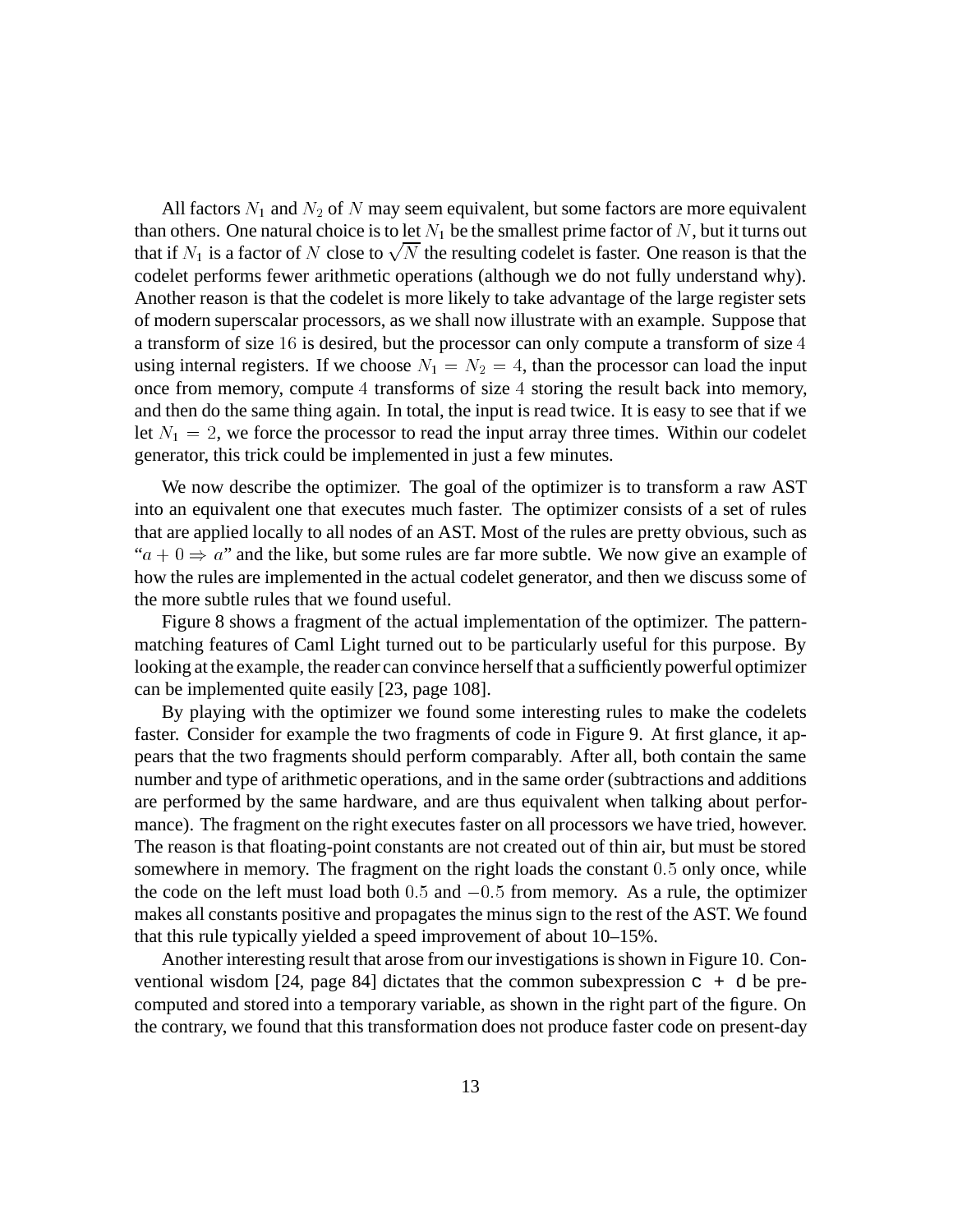```
let simplify_times = fun
  (Real a) (Real b) \rightarrow (Real (a * b))| a (Real b) - \ranglesimplify_times (Real b) a
| (Uminus a) b ->
     simplify (Uminus (Times (a,b)))
| a (Uminus b) \rightarrowsimplify (Uminus (Times (a,b)))
| (Real a) b \rightarrowif (almost_equal a 0.0)
       then (Real 0.0)
    else if (almost_equal a 1.0) then b
    else if (almost_equal a (-1.0))
       then simplify (Uminus b)
    else Times ((Real a), b)
| a b \rightarrow Times (a, b)
```
Figure 8: Example of the rules that constitute the optimizer. The function shown in the figure simplifies the product of two factors. If both factors are real numbers, the optimizer replaces the multiplication by a single real number. Minus signs are propagated up, so that another set of rules (not shown) can collapse two consecutive minus signs. Multiplications by constants can be simplified when the constant is  $0, 1$  or  $-1$ .

compilers. Indeed, in some cases we found that the elimination of the common subexpression produced *slower* code. The reason for this behavior is not clear. From our understanding at this point, a C compiler may unnecessarily waste registers when temporary variables are declared explicitly.

### **4 Conclusions**

This paper described the design and the performance of FFTW, a self-optimizing library for computing the one- and multidimensional complex discrete Fourier transform.

The current version of FFTW extends the program described in this paper in several directions. We have written three parallel versions, using Cilk [5], Posix threads [25] and MPI [26]. We also support multidimensional real-complex transforms. FFTW has now a mechanism to save plans to disk, and can use fragments of plans in order to reduce the planning time.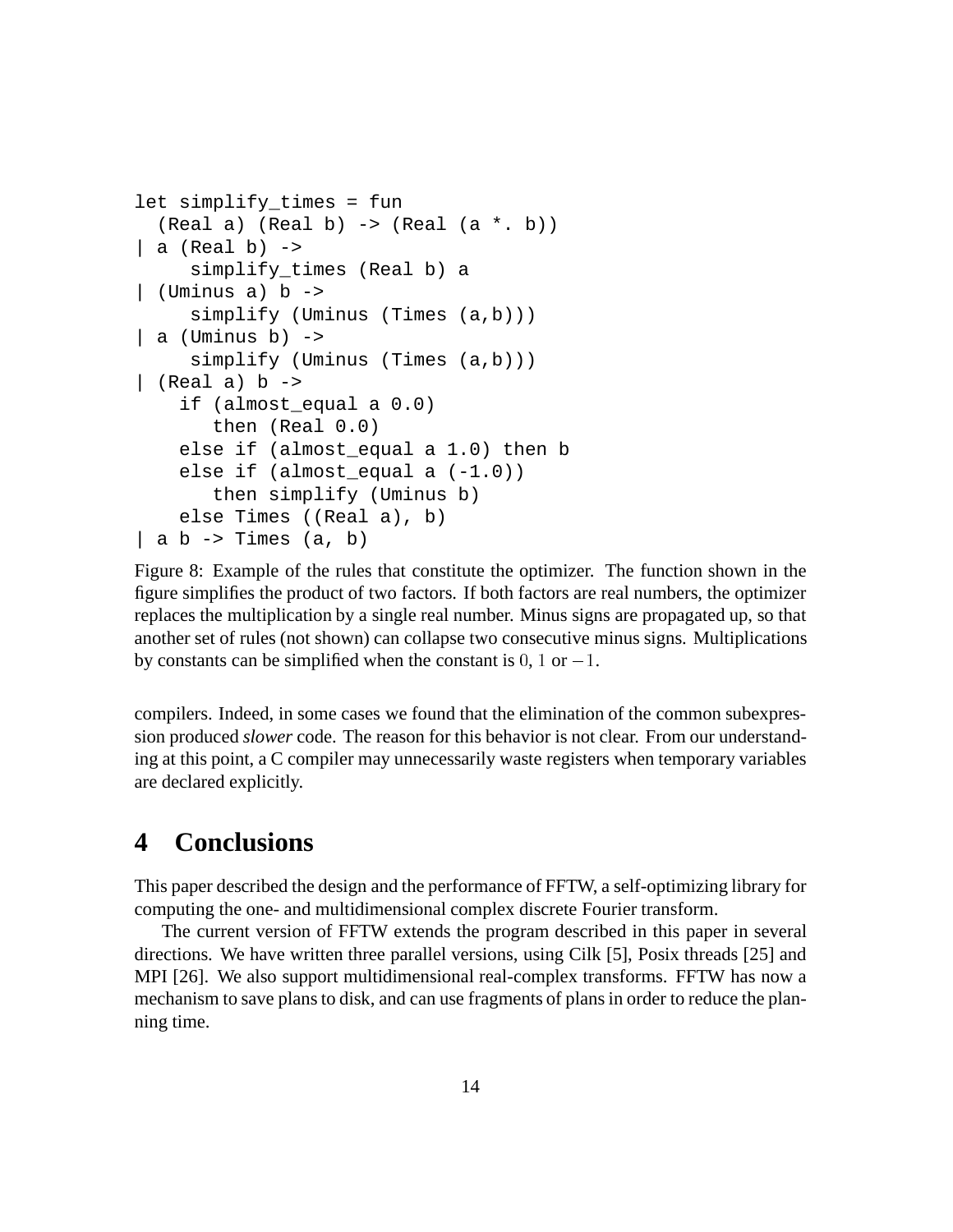|  | $a = 0.5 * bi$ |  | $a = 0.5 * b$ ; |  |
|--|----------------|--|-----------------|--|
|  | $c = -0.5 * d$ |  | $c = 0.5 * d$   |  |
|  | $e = 1.0 + ai$ |  | $e = 1.0 + ai$  |  |
|  | $f = 1.0 + ci$ |  | $f = 1.0 - ci$  |  |

Figure 9: Two fragments of C code containing the same number and type of arithmetic operations, in the same order. Nonetheless, the fragment on the right is faster. See the text for an explanation.

|                    | double $tmp =$        |
|--------------------|-----------------------|
| $a = b + (c + d)i$ | $c + di$              |
| $e = f + (c + d)i$ | $a = b + \text{tmp};$ |
|                    | $e = f + \text{tmp};$ |
|                    |                       |
|                    |                       |

Figure 10: Two equivalent fragments of C code; the fragment on the right explicitly stores the common subexpression into a temporary variable. We found that, on modern compilers, the fragment on the left is not slower than the one in the right, and in some cases it is faster.

FFTW has enjoyed excellent acceptance in the Internet community. It was downloaded by more than 600 users in the first month after its release, many of whom have reported significant speedups in their applications. It has continued to gain users, and is now part of the netlib repository of scientific software. FFTW has been adopted in the FFT component of the Ptolemy project [27], a software environment for signal processing and simulation. In addition, the VSIP (Vector/Signal/Image Processing Forum) committee is discussing the possibility of incorporating FFTW into the VSIP reference implementation as an example of how to use FFTs that have an optimize/initialization phase before first use. Their goal is to define an industry-standard API for vector, signal, and image processing primitives for embedded real-time signal processing systems.

### **5 Acknowledgements**

We are grateful to SUN Microsystems Inc., which donated the cluster of 98-processor Ultra HPC 5000 SMPs that served as the primary platform for the development of FFTW.

Prof. Charles E. Leiserson of MIT provided continuous support and encouragement. Charles also proposed the name 'codelets' and is responsible for  $\Omega(n \log n)$  of the commas, that appear in this paper.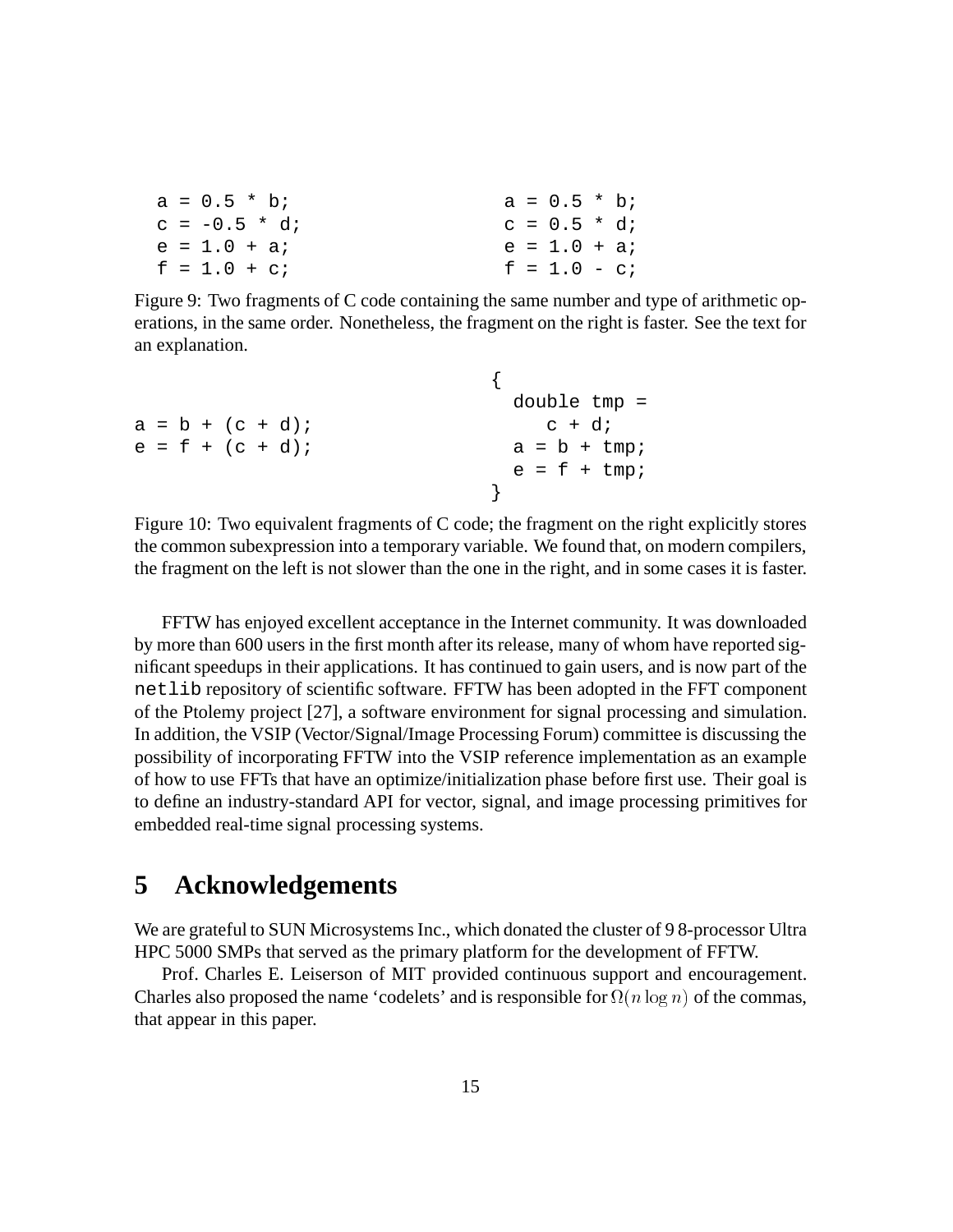## **References**

- [1] P. N. Swarztrauber, "Vectorizing the FFTs," *Parallel Computations*, pp. 51–83, 1982. G. Rodrigue ed.
- [2] W. H. Press, B. P. Flannery, S. A. Teukolsky, and W. T. Vetterling, *Numerical Recipes in C: The Art of Scientific Computing*. New York, NY: Cambridge University Press, 2nd ed., 1992.
- [3] J. W. Cooley and J. W. Tukey, "An algorithm for the machine computation of the complex Fourier series," *Mathematics of Computation*, vol. 19, pp. 297–301, Apr. 1965.
- [4] X. Leroy, *The Caml Light system release 0.71*. Institut National de Recherche en Informatique at Automatique (INRIA), Mar. 1996.
- [5] R. D. Blumofe, C. F. Joerg, B. C. Kuszmaul, C. E. Leiserson, K. H. Randall, and Y. Zhou, "Cilk: An efficient multithreaded runtime system," in *Proceedings of the Fifth ACM SIGPLAN Symposium on Principles and Practice of Parallel Programming (PPoPP)*, (Santa Barbara, California), pp. 207–216, July 1995.
- [6] A. V. Oppenheim and R. W. Schafer, *Discrete-time Signal Processing*. Englewood Cliffs, NJ 07632: Prentice-Hall, 1989.
- [7] T. H. Cormen, C. E. Leiserson, and R. L. Rivest, *Introduction to Algorithms*. Cambridge, Massachusetts: The MIT Press, 1990.
- [8] I. J. Good, "The interaction algorithm and practical Fourier analysis," *J. Roy. Statist. Soc.*, vol. B 20, pp. 361–372, 1958.
- [9] P. Duhamel and M. Vetterli, "Fast Fourier transforms: a tutorial review and a state of the art," *Signal Processing*, vol. 19, pp. 259–299, Apr. 1990.
- [10] I. Selesnick and C. S. Burrus, "Automatic generation of prime length FFT programs," *IEEE Transactions on Signal Processing*, pp. 14–24, Jan. 1996.
- [11] F. Perez and T. Takaoka, "A prime factor FFT algorithm implementation using a program generation technique," *IEEE Transactions on Acoustics, Speech and Signal Processing*, vol. 35, pp. 1221–1223, August 1987.
- [12] H. W. Johnson and C. S. Burrus, "The design of optimal DFT algorithms using dynamic programming," *IEEE Transactions on Acoustics, Speech and Signal Processing*, vol. 31, pp. 378–387, Apr. 1983.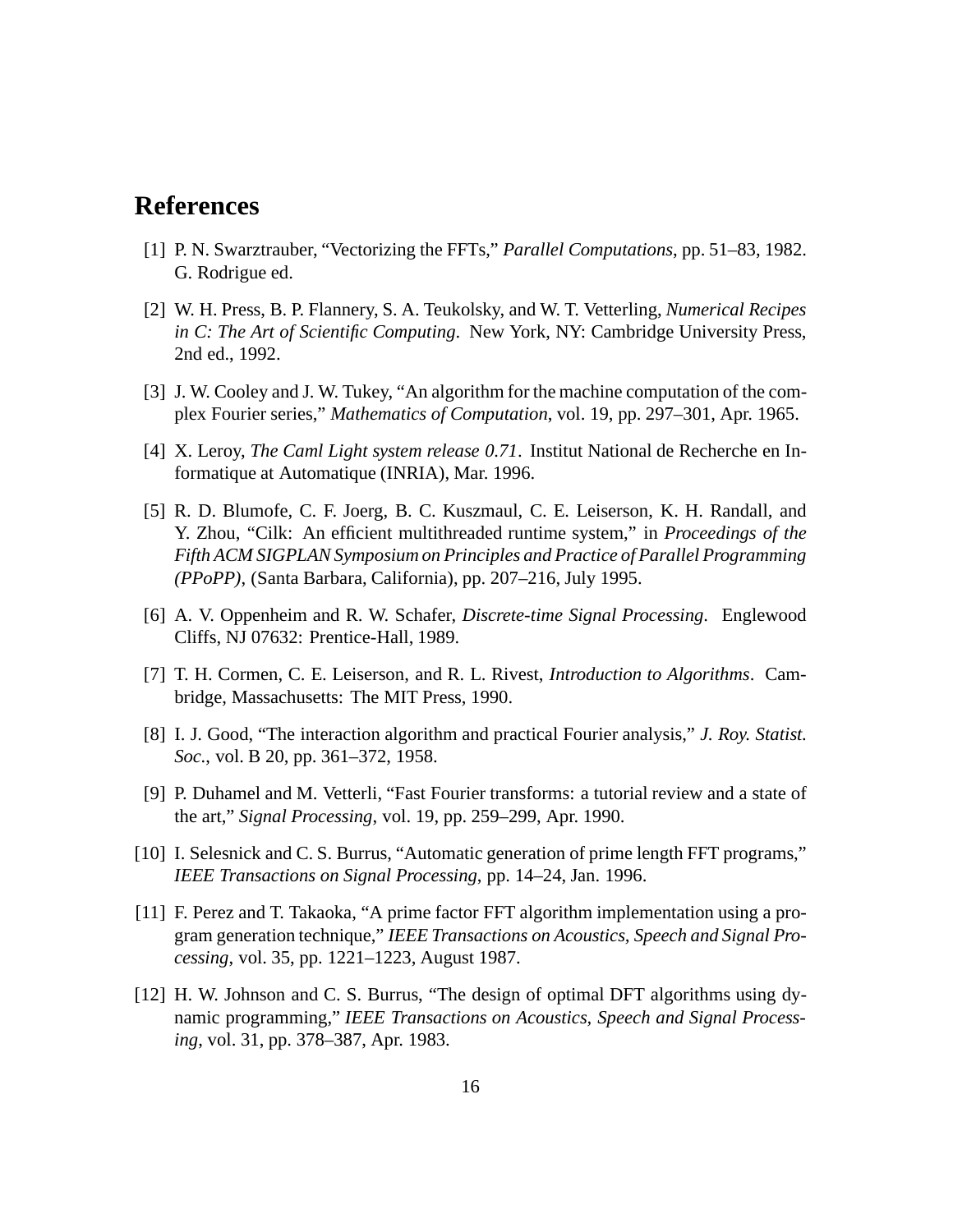- [13] J.-W. Hong and H. T. Kung, "I/O complexity: the red-blue pebbling game," in *Proceedings of the Thirteenth Annual ACM Symposium on Theory of Computing*, (Milwaukee), pp. 326–333, 1981.
- [14] J. E. Savage, "Space-time tradeoffs in memory hierarchies," Tech. Rep. CS 93-08, Brown University, CS Dept., Providence, RI 02912, October 1993.
- [15] R. D. Blumofe, M. Frigo, C. F. Joerg, C. E. Leiserson, and K. H. Randall, "An analysis of dag-consistent distributed shared-memory algorithms," in *Proceedings of the Eighth Annual ACM Symposium on Parallel Algorithms and Architectures (SPAA)*, (Padua, Italy), pp. 297–308, June 1996.
- [16] J. W. Cooley, P. A. W. Lewis, and P. D. Welch, "The Fast Fourier Transform algorithm and its applications," *IBM Research*, 1967.
- [17] C. V. Loan, *Computational Frameworks for the Fast Fourier Transform*. Philadelphia: SIAM, 1992.
- [18] C. Temperton, "Implementation of a self-sorting in-place prime factor FFT algorithm," *Journal of Computational Physics*, vol. 58, pp. 283–299, May 1985.
- [19] C. Temperton, "A new set of minimum-add small-<sup>n</sup> rotated DFT modules," *Journal of Computational Physics*, vol. 75, pp. 190–198, 1988.
- [20] R. C. Singleton, "An algorithm for computing the mixed radix fast Fourier transform.," *IEEE Transactions on Audio and Electroacoustics*, vol. AU-17, pp. 93–103, June 1969.
- [21] C. Temperton, "A generalized prime factor FFT algorithm for any  $n = 2<sup>p</sup>3<sup>q</sup>5<sup>r</sup>$ ," *SIAM Journal on Scientific and Statistical Computing*, vol. 13, pp. 676–686, May 1992.
- [22] S. I. Feldman, D. M. Gay, M. W. Maimone, and N. L. Schryer, "A Fortran to C converter," Tech. Rep. 149, AT&T Bell Laboratories, 1995.
- [23] H. Abelson and G. J. Sussman, *Structure and Interpretation of Computer Programs*. Cambridge, MA: MIT Press, 1985.
- [24] J. L. Bentley, *Writing Efficient Programs*. Englewood Cliffs, NJ 07632: Prentice-Hall Software Series, 1982.
- [25] D. R. Butenhof, *Programming with POSIX threads*. Addison-Wesley, 1997.